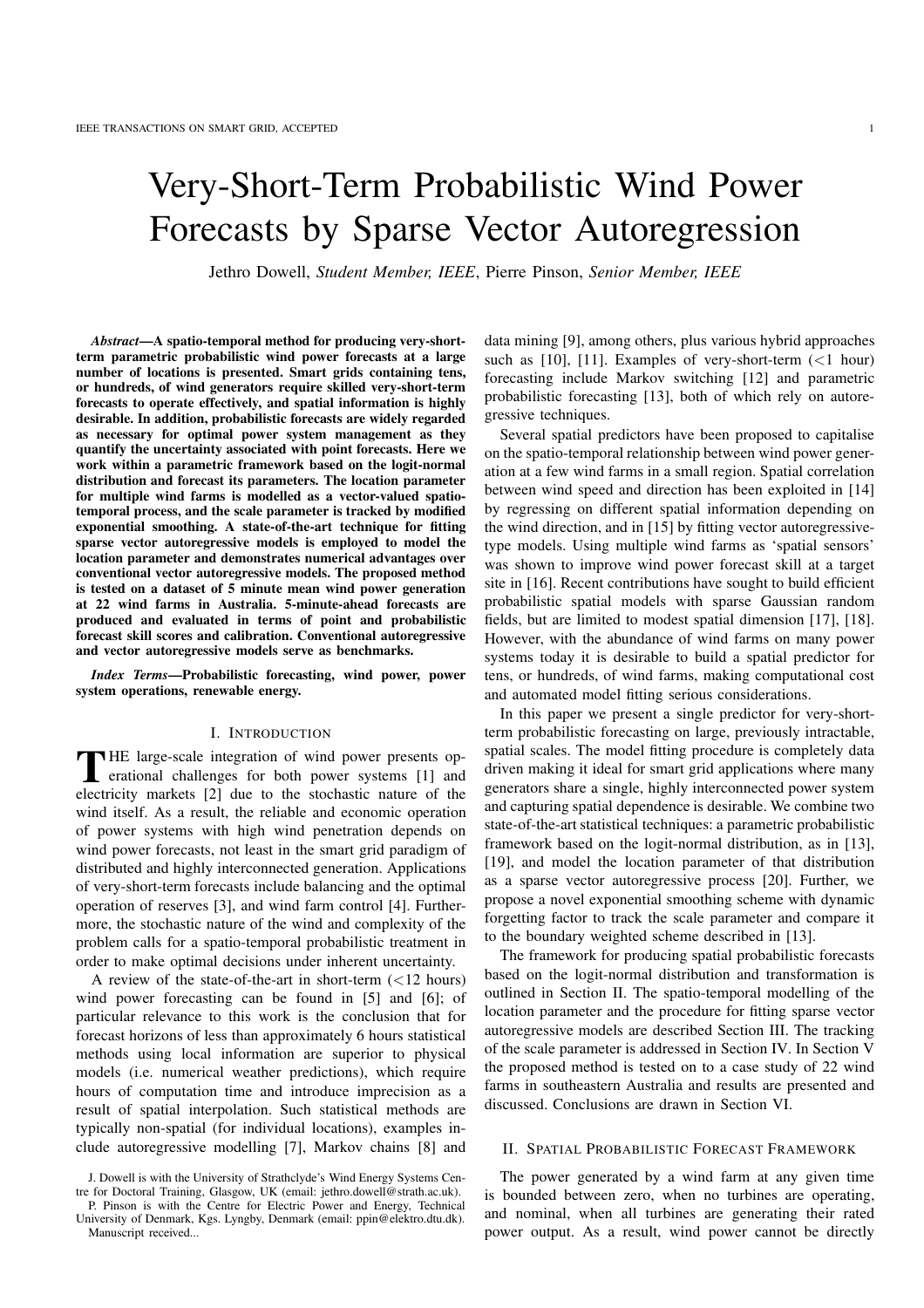modelled using conventional unbounded Gaussian distributions. Truncated Gaussian, censored Gaussian and generalised logit-normal distributions have all been proposed to model the conditional density of wind power motivated by the desire to work in a linear Gaussian framework [13]. In what follows, data are normalised by their corresponding nominal power such that they occupy the range  $[0, 1]$ .

In the proceeding derivation we assume logit-normal distributed wind power observations and transform the measurement data along the lines of [13]. The complete distribution is a discrete-continuous mixture of the logit-normal distribution with the possibility of probability masses on the bounds of the interval  $[0, 1]$ .

The logit-normal transformation is given by

$$
y = \gamma(x) = \ln\left(\frac{x}{1-x}\right), \quad x \in (0,1)
$$
, (1)

with inverse

$$
x = \gamma^{-1}(y) = \left(1 + e^{-y}\right)^{-1}, \quad y \in \mathbb{R} \quad . \tag{2}
$$

Assuming that the variable  $X$  is logit-normal distributed, the transformed variable  $Y = \gamma(X)$  is normally distributed. The logit-normal distribution has density function

$$
f(x) = \frac{1}{\sigma\sqrt{2\pi}} \frac{1}{x(1-x)} \exp\left[-\frac{1}{2}\left\{\frac{\gamma(x) - \mu}{\sigma}\right\}^2\right], \quad (3)
$$

where location and scale parameters  $\mu$  and  $\sigma^2$  are directly connected the mean and variance of  $Y \sim N(\mu, \sigma^2)$ . The location parameter can be interpreted as the expected value of wind power, and the scale parameter as a measure of spread.

Consider now the stochastic process  $\{X_t\}$  and its transformation  ${Y_t}$  with realisations  ${x_t}$  and  ${y_t}$ , respectively. The full predictive distribution of  $X_t$ , including probability masses on the bounds, is given by the sum of the logit-normal distribution,  $L(\mu_t, \sigma_t^2)$ , and probability masses  $w_t^0$  and  $w_t^1$ corresponding to zero and nominal power, respectively. It is written as

$$
X_t \sim \delta_0 w_t^0 + \delta_1 w_t^1 + (1 - w_t^0 - w_t^1) L(\mu_t, \sigma_t^2) \;, \quad (4)
$$

with

$$
w_t^0 = \Phi\left\{\frac{\gamma(\eta) - \mu_t}{\sigma_t}\right\},
$$
  

$$
w_t^1 = 1 - \Phi\left\{\frac{\gamma(1-\eta) - \mu_t}{\sigma_t}\right\},
$$
 (5)

where  $\delta_x$  is the Dirac delta function at  $x$ ,  $\Phi$  is the cumulative distribution function of a standard normal variable, and  $\eta$  is the order of the measurement precision. Wind power values less than  $\eta$ , or greater than  $1 - \eta$ , are considered to be 0 or 1, respectively. The key result is that the predictive density of  ${X<sub>t</sub>}$  is parametrized by the conditional mean and variance of  $\{Y_t\} \sim N(\mu_t, \sigma_t^2)$  only.

In order to calculate density forecasts for the wind power at some future time,  $\{X_{t+k}\}\)$ , we need only forecast the location and scale parameters of the predictive distribution, which are the mean and variance of the transformed process  ${Y_{t+k}}$ . We therefore proceed by modelling  ${Y_{t+k}}$  as an autoregressive process (AR), or a vector autoregressive process (VAR) in the

spatial case. Indeed, the spatial case is the main focus of this paper.

The wind power measurements from multiple wind farms are logit-normal transformed and embedded in a vector-valued time series, and the expected future value for each vector element provides the forecast of the location parameter for the predictive distribution at the corresponding site. The scale parameter could be similarly modelled, but for simplicity it is assumed to be slowly varying and is tracked by an exponential smoothing scheme on a site-by-site basis.

For a vector-valued process, such as a series of measurements made at multiple locations, dependencies between vector elements may exist on a range of scales. Such spatiotemporal dependence can be captured by VAR models and produce more skilful forecasts than independent AR models. However, as the spatial dimension becomes large, VAR models quickly become difficult to estimate as the number of parameters increases with the square of the dimension, and useful spatial information is increasingly diluted. We therefore pursue a sparse parametrisation of VAR models whereby coefficients linking sites that exhibit spatial co-dependence are retained in the model, and those that do not are omitted. The resulting sparse-VAR (sVAR) is a refined parametrisation of the full VAR model and requires a fewer training data compared to the full VAR equivalent.

# III. FROM VAR TO SVAR

# *A. Definitions*

First consider the problem of calculating the predictive density for the wind power generation at a single wind farm. The power measured at the wind farm at time  $t$  is contained in the time series  $\{x_t\}$ . The logit-normal transformation of  ${x_t}$  is  ${y_t}$  and we proceed by modelling this series as an autoregressive process of order  $p$ , denoted  $AR(p)$ . The expression relating the future observation  $y_{t+k}$  to previous measurements is written

$$
y_{t+k} = \sum_{\tau=1}^{p} a_{\tau} y_{t-\tau+1} + \epsilon_{t+k} \quad , \tag{6}
$$

where  $a_{\tau}$  is the autoregressive coefficient for the  $\tau^{\text{th}}$  lag, and  $\epsilon_t$  is additive Gaussian noise with finite variance  $\sigma^2$ . The expected value of  $y_{t+k}$  is

$$
\hat{\mu}_{t+k} = \sum_{\tau=1}^{p} a_{\tau} y_{t-\tau+1} \tag{7}
$$

which along with  $\sigma^2$  parametrises the predictive distribution of  ${Y_{t+k}} \sim N(\hat{\mu}_{t+k}, \sigma^2)$  conditional on the *p* previous measurements.

Next consider the problem of calculating the predictive density for the wind power generation at M spatially separate wind farms. The power measured at each wind farm at time  $t$ is contained in the vector valued time series  $\{x_t\}$  where each  $x_t \in [0, 1]^M$ .

The logit-normal transformation and predictive distributions of  $\{x_t\}$  are all calculated by applying Equations (1)–(5) element-wise. We may then proceed to work with the transformed vector-valued time series  $\{y_t\}$ , where  $y_t \in \mathbb{R}^M$ .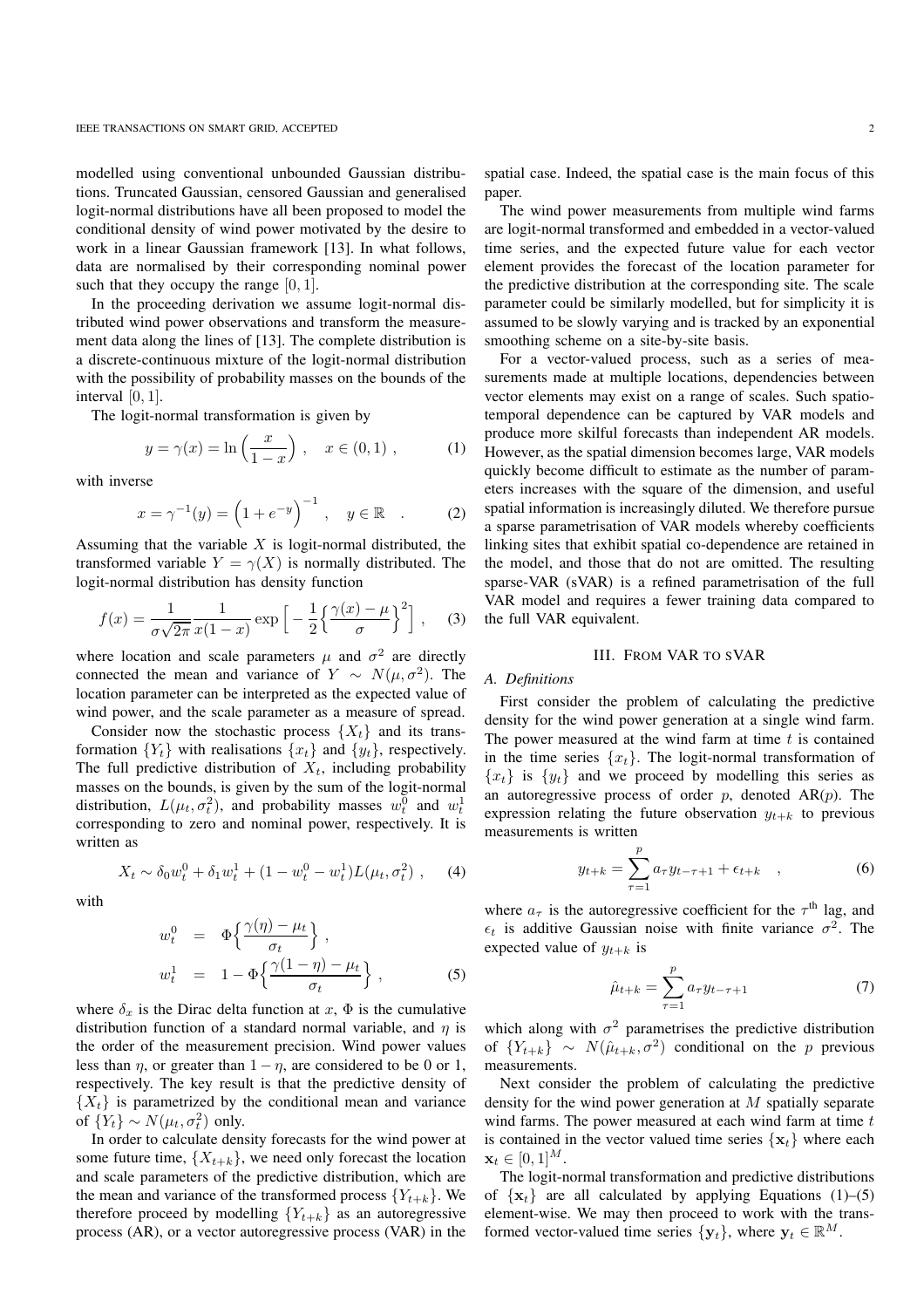The new time series is modelled as a vector autoregressive process of order  $p$ , VAR $(p)$ , expressed as

$$
\mathbf{y}_{t+k} = \sum_{\tau=1}^{p} \mathbf{A}_{\tau} \mathbf{y}_{t-\tau+1} + \epsilon_{t+k} \quad , \tag{8}
$$

with matrices  $\mathbf{A}_{\tau} \in \mathbb{R}^{M \times M}$  containing the VAR coefficients, and zero-mean Gaussian noise  $\epsilon_t \in \mathbb{R}^M$  with non-singular covariance matrix  $\Sigma_{\epsilon}$ . The expected value of  $\mathbf{y}_{t+k}$  is given by

$$
\hat{\boldsymbol{\mu}}_{t+k} = \sum_{\tau=1}^{p} \mathbf{A}_{\tau} \mathbf{y}_{t-\tau+1} \quad . \tag{9}
$$

Typically the VAR coefficients and the noise covariance matrix are determined by maximum likelihood estimation, yielding the Yule-Walker equations for the case when the  $VAR(p)$  process is Gaussian and no constraints are placed on the parameters. However, estimating all  $pM<sup>2</sup>$  VAR coefficients quickly becomes impractical for models of large spatial dimension and can lead to noisy coefficient estimates and unstable predictions, particularly when insufficient training data are available. We therefore pursue a recently proposed method for the sparse estimation of the coefficient matrices to overcome these drawbacks.

#### *B. sVAR Fitting*

A 2-stage procedure for fitting a sparse vector autoregressive model has been proposed by Davis *et al.* in [20]. The first stage selects symmetric pairs of coefficients to be included in the sparse model based on the corresponding pair of time series' conditional dependence. The second stage refines the initial selection based on ranking individual coefficients by their tstatistic. At each stage the set of coefficients selected is that which minimises the Bayesian information criterion (BIC). This approach is detailed in the remainder of this section, for further discussion see Davis *et al.* [20].

*1) Stage 1:* The goal of stage 1 is to determine the order of temporal regression,  $p$ , and choose  $N$  pairs of off-diagonal coefficients to be retained in the sparse model. This is achieved by eliminating pairs of series which are determined to be conditionally uncorrelated and setting the corresponding VAR coefficients (at all lags) to zero. All diagonal coefficients, i.e. those containing auto-covariate information, are retained in stage 1.

Let  $\{y_{t,i}\}\$  denote the i<sup>th</sup> marginal series of the process  $\{y_t\}$ . If two distinct time series  $\{y_{t,i}\}\$  and  $\{y_{t,i}\}\$   $(i \neq j)$  are conditionally uncorrelated then their partial spectral coherence  $PSC_{ij}(\omega) = 0$  for  $\omega \in (-\pi, \pi]$ . The PSC can be computed efficiently from the spectral density matrix  $f^{Y}(\omega)$  of the process  $\{y_t\}$ , where the  $(i, j)$ th element of  $f^Y(\omega)$  is the usual (cross-)spectrum between  $\{y_{t,i}\}\$  and  $\{y_{t,i}\}\$ . The PSC is the negative rescaled inverse of the spectral density matrix, as demonstrated in [21]. Let  $g^{Y}(\omega) = f^{Y}(\omega)^{-1}$ , then

$$
PSC_{ij}(\omega) = -\frac{g_{ij}^Y(\omega)}{\sqrt{g_{ii}^Y(\omega)g_{jj}^Y(\omega)}}
$$
,  $\omega \in (-\pi, \pi]$ , (10)

where  $g_{ij}^Y(\omega)$  denotes the  $(i, j)$ th entry of  $g^Y(\omega)$ .

In practice, however, the estimated PSC will not be exactly zero for a finite number of samples. We therefore rank each

pair of time series by a summary statistic,  $\hat{S}_{ij}$ , calculated from the estimated PSC, which is denoted  $\hat{PSC}_{ij}(\omega)$ , taken to be the supremum of the squared PSC estimate, i.e.,

$$
\hat{S}_{ij} = \sup_{\omega} |P\hat{S}C_{ij}(\omega)|^2 \quad . \tag{11}
$$

Large values of  $\hat{S}_{ij}$  indicate pairs of series which are likely to be conditionally correlated; we therefore consider the constrained VAR models containing the top  $N$  pairs of offdiagonal coefficients plus the M diagonal coefficients, all other coefficients are zero. This reduces the number of parameters to be estimated from  $pM^2$  to  $(M + 2N)p$ .

Finally, we calculate the maximum likelihood estimate of the constrained VAR models for predetermined sets of values for  $p$  and  $N$ . When VAR parameters are constrained the parameter estimates and covariance matrix  $\Sigma_{\epsilon}$  are commingled and their estimates must be updated iteratively until convergence, see [22] for details. We choose the pair of parameters  $(\tilde{p}, N)$  that minimise the BIC to take forward to stage 2.

*2) Stage 2:* The first stage selects VAR coefficients based on conditional correlation according to the BIC, however, it is unable to discriminate between the  $2\tilde{p}$  coefficients associated with each pair of series, nor between the  $\tilde{p}$  diagonal coefficients associated with each individual series. The aim of the second stage is therefore to refine the selection of coefficients made by stage 1.

We proceed by ranking the non-zero VAR coefficient estimates from the stage 1 model  $[\mathbf{A}_{\tau}]_{ij}$ ,  $\tau = 1, ..., \tilde{p}$  by their t-statistic, which is

$$
\Delta_{i,j,\tau} = \frac{[\mathbf{A}_{\tau}]_{ij}}{\text{s.e.}([\mathbf{A}_{\tau}]_{ij})} \quad . \tag{12}
$$

The standard error, s.e.(.), of  $[A_\tau]_{ij}$  is computed from the asymptotic distribution of the constrained maximum likelihood estimator of the stage 1 model, see [22].

Large values of  $\Delta_{i,j,\tau}$  imply significance in the model so we retain the  $n$  coefficients with the largest  $t$ -statistic values. Once again we calculate the BIC for a set of values of  $n$ and choose  $n = \tilde{n}$  which gives the minimum BIC value. The resulting sVAR model has an autoregressive order of  $\tilde{p}$  and contains  $\tilde{n}$  non-zero coefficients; it is denoted sVAR( $\tilde{p}, \tilde{n}$ ).

# *C. Implementation of sVAR*

The spectral density matrix used in the calculation of partial spectral coherence must be estimated from available training data. The periodogram smoothed by a modified Daniell kernel is used here, as in [20], though alternative spectral density estimates could be employed.

The BIC is a smooth convex function of the number of parameters being estimated which allows for efficient implementation of the sVAR procedure: once the turning point of the function has been found, the minimum is known and the fitting algorithm can advance. Since the parameter estimation and BIC calculation are relatively expensive this represents a significant speed-up over a naive approach.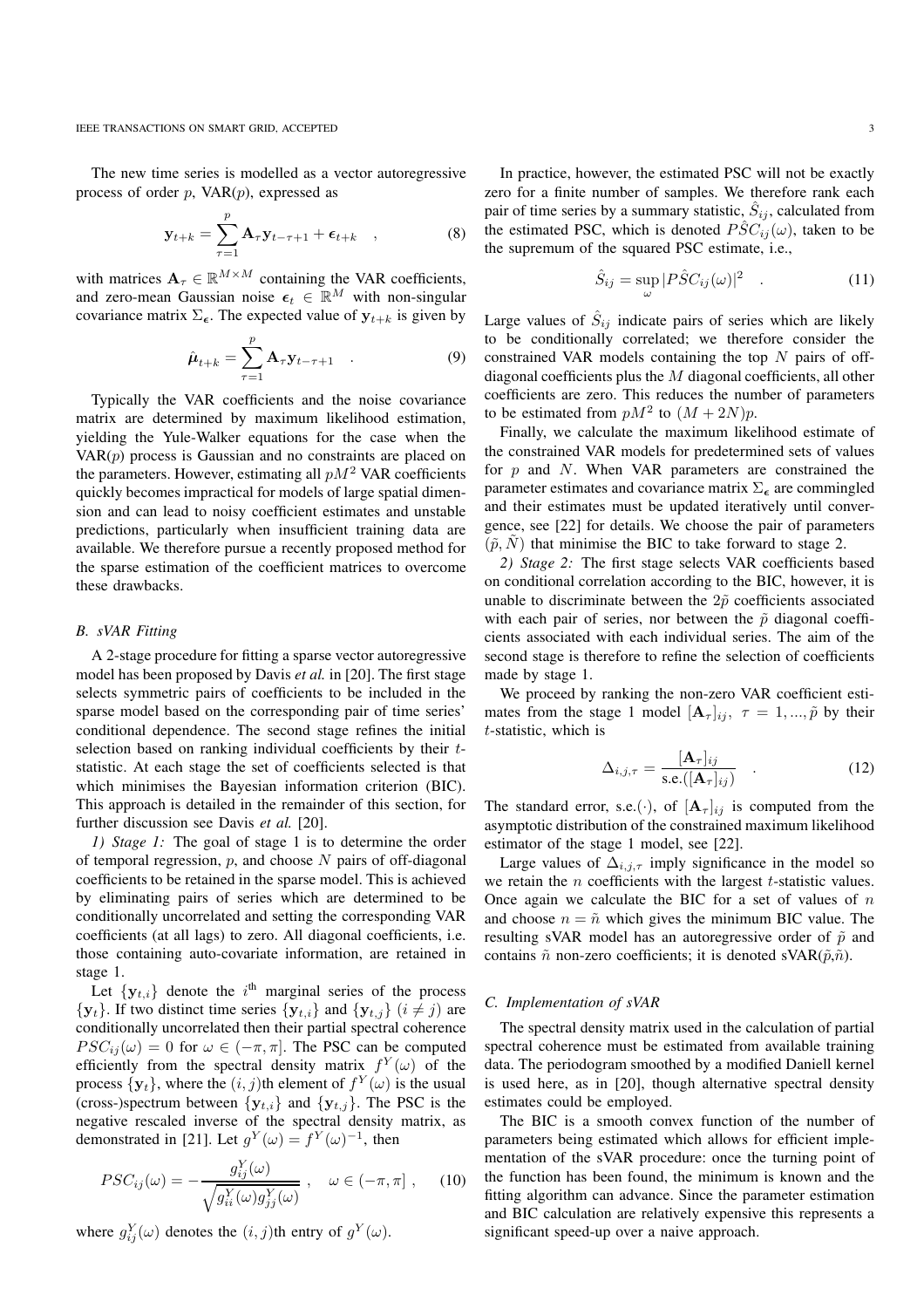#### IEEE TRANSACTIONS ON SMART GRID, ACCEPTED 4

It is well documented that the properties of meteorological time series, including wind speed, change slowly over time with changes of season and climate; therefore, it is appropriate to allow the parameters of time series models to track this variation, if it is not modelled directly. The same applies to wind power as a weather-dependant process. Recursively updating AR parameters is frequently practised and can easily extend to VAR models; however, it is not possible to modify the sparsity structure of the proposed sVAR model in a simple way. Indeed, the idea of slowly varying parameters conflicts with abruptly choosing to include or remove a coefficient.

In order to capture these gradual changes the sVAR is trained on a window of the most recent measurements, and then re-trained in the same way periodically, i.e., at any time  $t$ , the model is trained on based on the past observations between  $t - L$  and  $t - 1$ , where L is the training window length. For comparison, the AR and VAR benchmarks are trained in the same fashion. Note that the parameters of an sVAR (with a fixed sparsity structure) could be updated in a recursive framework (such as a least squares update [23]) in the same way as a conventional AR or VAR model, but this would distract from our main investigation so is not done here.

The scale parameter should also be allowed to track changes in dynamics resulting meteorological variation, and that is the subject of the next section.

## IV. DYNAMIC TRACKING OF SCALE PARAMETER

The scale parameter  $\sigma_{t+k,i}^2$  of  $\{Y_{t+k,i}\}$  is estimated recursively by exponential smoothing for each site  $i \in \{1, ..., M\}$ independently, i.e. assuming no spatial dependence. To avoid notational clutter the second index is dropped in this section.

We apply two variations on exponential smoothing and compare their performance. First, the boundary weighted forgetting factor down-weights of observations when the location parameter is close to the bounds akin to [13]. The logit-normal transformation is particularly sensitive in these regions and this approach is designed to robustify the smoothing scheme. A second scheme is also proposed with a dynamic forgetting factor motivated by regime-switching type behaviour often exhibited by weather-dependent processes.

*1) Boundary Weighted Forgetting Factor:* In a modification to standard exponential smoothing, observations are down weighted by a factor  $\omega_t$  when the expected power  $\gamma^{-1}(\hat{\mu}_{t+k})$ is close to the bounds due to the sensitivity of the logit-normal transformation in these regions [13]. The factor  $\omega_t$  is given by

$$
\omega_t = 4\gamma^{-1}(\hat{\mu}_{t+k})\big(1 - \gamma^{-1}(\hat{\mu}_{t+k})\big). \tag{13}
$$

and the smoothing scheme is written

$$
\hat{\sigma}_{t+k}^2 = \lambda_t^* \hat{\sigma}_t^2 + (1 - \lambda_t^*) (y_t - \hat{\mu}_t)^2 \tag{14}
$$

where  $\lambda_t^* = 1 - (1 - \lambda)\omega_t$ .

*2) Dynamic Forgetting Factor:* The behaviour of wind power generation can switch quickly between periods of smooth generation and periods of volatile generation. In the event of such a switch it is necessary to briefly but dramatically reduce the forgetting factor in order to *forget* out of date, mismatched information. Therefore, when the difference between

 $\frac{2}{3}$ 135 140 145 150 Longitude

Fig. 1: Location of 22 sites located in S.E. Australia used in the data model. Boxed regions correspond to those in Figure 3.

the squared residual,  $\epsilon_t^2$ , and estimated scale parameter  $\hat{\sigma}_t^2$  is large, the forgetting factor is reduced. The dynamic forgetting factor is given by the logit function as follows,

$$
\lambda_t^* = \lambda - \frac{b}{1 + \exp[c(a - \mathcal{E}_t)]}, \qquad (15)
$$

where  $\mathcal{E}_t = |\hat{\sigma}_t^2 - \epsilon_t^2|$ . The parameters a and b control the threshold location and the minimum value that  $\lambda_t^*$  can take, respectively, and c controls the gradient of the transition.

## V. APPLICATION AND CASE STUDY

## *A. Dataset*

The proposed approach is tested on 5 minute mean wind power data provided by the Australian Energy Market Operator [24], which comprises recordings of wind farm power generation at 22 wind farms in southeastern Australia. Data from 2012 and 2013 are available comprising 210 528 measurements at each site; all have been normalised by the nominal power of the corresponding wind farm so that they occupy the range [0,1]. Wind farm locations are plotted in Figure 1. The 2012 data are used as a training set on which the implementation of the fitting procedure is optimised by crossvalidation, and the parameters of the exponential smoothing scheme are chosen. The 2013 data are then used to evaluate the performance of the predictor, the results of which are presented and discussed in Section V-C. The results comprise the analysis of more than 2.3 million individual forecasts. The complete dataset as used in this paper is available to download from [25]. In this study, we only predict for  $t + 1$  (one step ahead), though cases with forecast for  $t+k$  could be similarly be considered.

### *B. Implementation*

The size of data window, L, used to train the AR, VAR and sVAR is determined heuristically, by cross-validation using the training dataset. The chosen window length is that which minimises the point prediction root-mean-squared error (RMSE) since this is the cost function minimised in the predictors' estimation. A new model is fit for each calendar month to



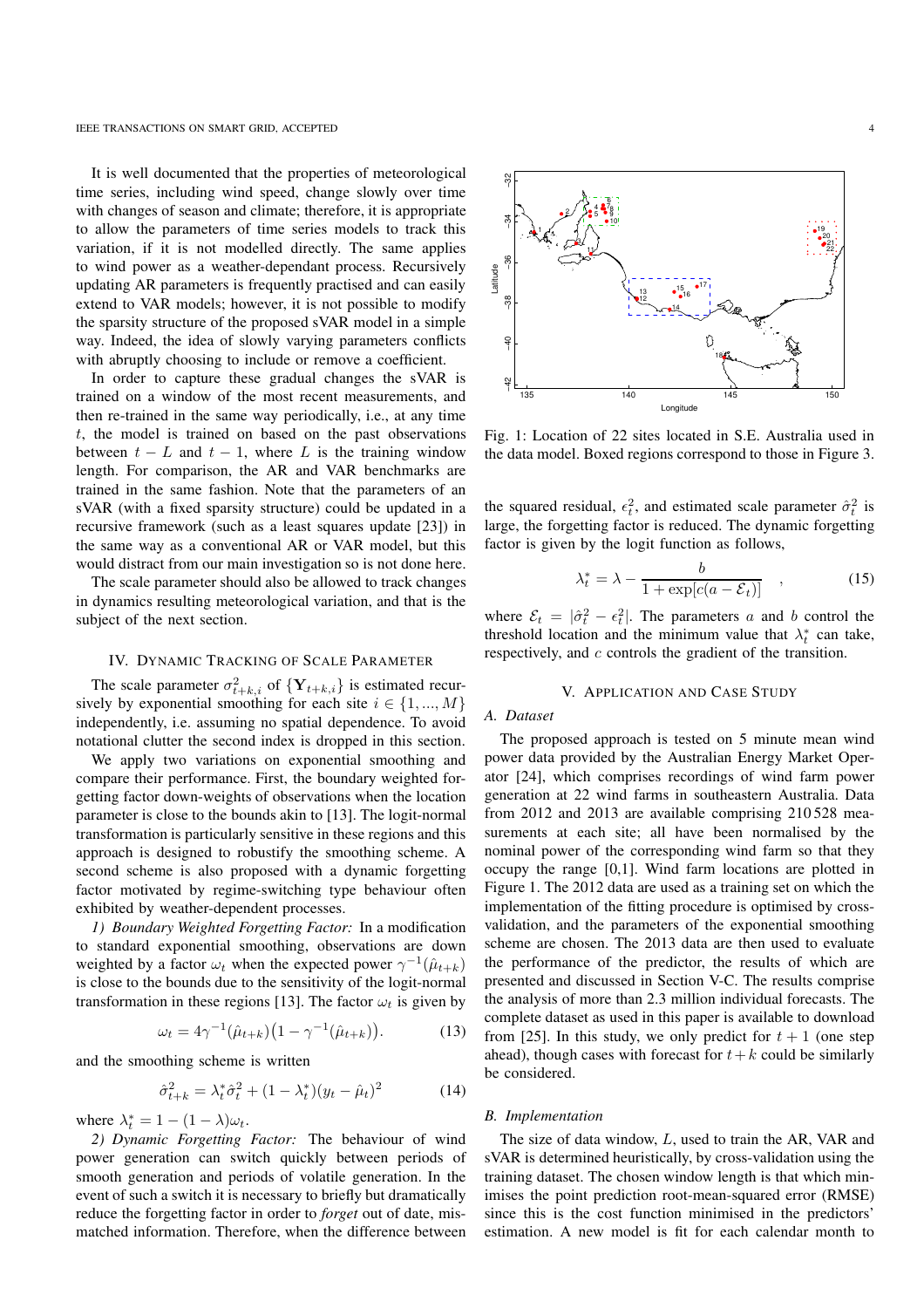

Fig. 2: Variation of root mean squared error (RMSE) of AR, VAR and sVAR models with training window length.

be forecasts to track changes in the time series dynamics (as discussed in Section III-C); this choice is somewhat arbitrary but provides a satisfactory trade-off between accuracy and computational expense. Results of the window length selection procedure are illustrated in Figure 2. The optimal window length is  $L = 60$  days for the AR model and  $L = 150$  days for the sVAR. As already mentioned, the conventional VAR model is extremely data-hungry and computationally expensive to fit and as a result a VAR model cannot be fit with more than  $L = 270$  days of training data on the computer being used (64-bit operating system, 8GB of RAM, Intel Core i7-2600 3.4GHz processor). Each VAR model is therefore trained on the maximum  $L = 270$  days of data.

The optimal window length is directly related to the number of parameters being estimated in each of the three models. The AR has  $pM$  parameters so only requires a modest amount of training data, whereas the VAR has  $pM<sup>2</sup>$  parameters and as a result requires much more training data to produce reliable parameter estimates. The sVAR offers a compromise: increase the number of parameters to take advantage of spatial information, but only include those parameters deemed significant.

The basic forgetting factor for both exponential smoothing schemes is chosen such that the effective memory is 2000 samples ( $\lambda$  = 0.9995). The parameters of the dynamic forgetting factor exponential smoothing scheme are chosen by expert judgement such that the forgetting factor does not drop bellow 0.5 ( $b = 0.4995$ ), such that the forgetting factor is reduced when the squared residuals exceed  $0.1$  ( $a = 0.1$ ), and such that the gradient of the logit function is sharp  $(c = 50)$ .

# *C. Results*

The proposed technique is implemented on the test dataset in the manor determined by the cross-validation exercise described above.

The 2-stage method for fitting an sVAR model results in the inclusion of 5%–10% of the possible  $pM^2$  parameters. The number of lags is typically  $\tilde{p} = 3$ . A superposition of the



Fig. 3: Superposition of January 2013 sVAR coefficient matrices taking absolute values and displaying 1 s.f. Blank entries correspond to coefficients not included in the sparse model and are therefore equal to zero at all lags. Boxed regions correspond to those in Figure 1.

VAR coefficient matrices, taking the absolute value of each element, from one sVAR model is illustrated in Figure 3. There is a strong diagonal structure with off-diagonal coefficients appearing in blocks corresponding to groups sites that are close to one another geographically, precisely the sites one would expect to display spatio-temporal dependence.

The 10 minute-ahead sVAR forecasts made over a 24 hour period, and the behaviour of the variable forgetting factor are presented in Figure 4. Prediction intervals from 10%– 90% are illustrated by shading. The variable forgetting factor behaves as intended, decreasing to allow fast learning when the behaviour switches, and then returning to normal. The width of the prediction intervals behave accordingly and widen quickly during volatile periods, and narrowing during periods of relative calm.

Both point and probabilistic forecast scores are used to quantify the skill of the proposed and benchmark methods. Point forecasts are assessed using the familiar root mean squared error, RMSE =  $\sqrt{\frac{1}{T} \sum_{t=1}^{T} (x_t - \hat{x}_t)^2}$ , and mean absolute error, MAE =  $\frac{1}{T} \sum_{t=1}^{T} |x_t - \hat{x}_t|$ , where  $\hat{x}_t = \gamma^{-1}(\hat{\mu}_t)$ is the predicted value of  $x_t$ .

The skill of the distributional forecasts is quantified by the continuous rank probability score (CRPS) and log score [26]. The CRPS is given by

$$
CRPS = \frac{1}{T} \sum_{t=1}^{T} \int_{0}^{1} \{ F(x|\hat{\mu}_t, \hat{\sigma}_t) - \mathbf{1}(x \ge x_t) \}^2 dx \qquad (16)
$$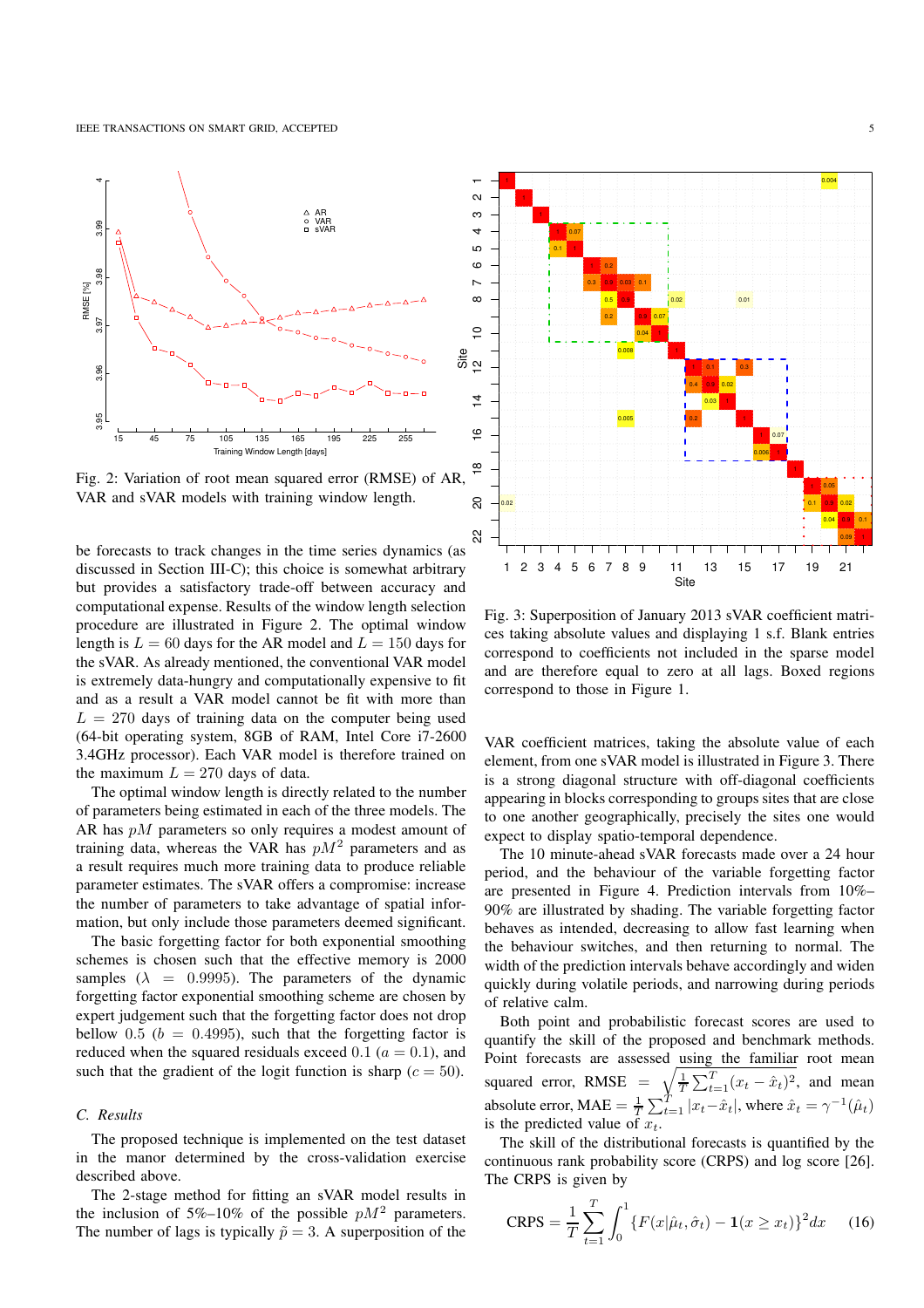

(b) Value of the dynamic forgetting factor,  $\lambda_t^*$ .

Fig. 4: Probabilistic forecasts and value of the dynamic forgetting factor at site 9 for July  $11<sup>th</sup>$  2013.

where  $F$  is the cumulative form of the predictive distribution and  $1(\cdot)$  is the indicator function. CRPS rewards sharpness and reduces to MAE when the forecast is deterministic.

The log score is the mean negative log of the predictive distribution evaluated at the corresponding observation, Log Score =  $\frac{1}{T} \sum_{t=1}^{T} -\ln (f(x_t|\hat{\mu}_t, \hat{\sigma}_t))$ . Due to its logarithmic nature, the log score is not as robust as the CRPS: measurements in the tails of the predictive distribution heavily penalised and the score returns  $\infty$  if a single measurement falls where the predictive distribution is numerically zero.

Point and probabilistic forecast skill scores are listed in Table I and probabilistic scores are broken-down by calendar month in Table II. The persistence point forecast, which is simply  $\hat{x}_{t+k} = x_t$ , is also included in Table I. Point forecast scores show that the sVAR improves on all the benchmarks in terms RMSE, and all but persistence in terms of MAE. Persistence does not offer probabilistic information, which is required for optimal decision making under uncertainty, hence the move to more sophisticated approaches.

With the boundary weighted tracking of the scale parameter,

TABLE I: Mean skill scores (RMSE, MAE and CRPS as % of nominal power) across all sites with % improvement ( $\Delta\%$ ) for dynamic vs boundary weighted (BW) forgetting factor.

|                  |                      | Persistence | AR    | <b>VAR</b> | sVAR  |
|------------------|----------------------|-------------|-------|------------|-------|
|                  | <b>RMSE</b>          | 3.956       | 3.970 | 3.962      | 3.954 |
|                  | <b>MAE</b>           | 2.308       | 2.347 | 2.358      | 2.343 |
| BW $\lambda$     | <b>CRPS</b>          | n/a         | 1.843 | 1.837      | 1.801 |
|                  | Log Score            | n/a         | 5.080 | 5.067      | 5.909 |
| Dynam. $\lambda$ | <b>CRPS</b>          | n/a         | 1.751 | 1.751      | 1.745 |
|                  | Log Score            | n/a         | 4.634 | 4.629      | 4.622 |
| $\Delta\%$ vs    | CRPS $\Delta\%$      | n/a         | 5.0%  | 4.7%       | 3.0%  |
| BW $\lambda$     | Log Score $\Delta\%$ | n/a         | 8.8%  | 8.6%       | 21.8% |

TABLE II: Mean probabilistic forecast skill scores with dynamic forgetting factor broken down by calendar month (CRPS as % of nominal power). The best scores are highlighted in bold.

| Month     |             | AR    | VAR   | sVAR  |
|-----------|-------------|-------|-------|-------|
| January   | <b>CRPS</b> | 1.910 | 1.896 | 1.897 |
|           | Log Score   | 4.788 | 4.788 | 4.781 |
| February  | <b>CRPS</b> | 1.826 | 1.819 | 1.812 |
|           | Log Score   | 4.752 | 4.755 | 4.749 |
| March     | <b>CRPS</b> | 1.796 | 1.780 | 1.779 |
|           | Log Score   | 4.685 | 4.691 | 4.681 |
|           | <b>CRPS</b> | 1.375 | 1.383 | 1.380 |
| April     | Log Score   | 4.351 | 4.355 | 4.337 |
| May       | <b>CRPS</b> | 1.617 | 1.637 | 1.634 |
|           | Log Score   | 4.570 | 4.565 | 4.565 |
|           | <b>CRPS</b> | 1.486 | 1.500 | 1.483 |
| June      | Log Score   | 4.434 | 4.435 | 4.425 |
|           | <b>CRPS</b> | 1.544 | 1.567 | 1.548 |
| July      | Log Score   | 4.460 | 4.449 | 4.436 |
|           | <b>CRPS</b> | 1.831 | 1.840 | 1.829 |
| August    | Log Score   | 4.712 | 4.697 | 4.686 |
|           | <b>CRPS</b> | 1.717 | 1.710 | 1.700 |
| September | Log Score   | 4.606 | 4.595 | 4.594 |
|           | <b>CRPS</b> | 2.001 | 1.999 | 1.990 |
| October   | Log Score   | 4.759 | 4.739 | 4.739 |
|           | <b>CRPS</b> | 2.020 | 2.007 | 2.009 |
| November  | Log Score   | 4.790 | 4.778 | 4.777 |
|           | <b>CRPS</b> | 1.883 | 1.871 | 1.875 |
| December  | Log Score   | 4.703 | 4.697 | 4.692 |
| All       | <b>CRPS</b> | 1.751 | 1.751 | 1.745 |
|           | Log Score   | 4.634 | 4.629 | 4.622 |

the sVAR performs very well in terms of CRPS but has a poor log score, when compared to the other models. The high log score is an effect of the very sharp predictive distribution close to the upper and lower bounds where measurements are more likely to be found in the tails of the distribution. The AR and VAR models, with their higher variance and broader predictive distributions, are not exposed to this affect as frequently and this is reflected in their comparatively low log scores.

When the scale parameter is tracked by the proposed dynamic forgetting factor scheme, all three models see significant improvement in both CRPS and log score compared to the boundary weighted scheme. Notably, the improved behaviour of the predictive distributions close to the bounds has brought the log score of the sVAR in line with the AR and VAR models. In this case, the sVAR is performs marginally better than the two benchmarks in terms of both CRPS and log score.

Reliability (or calibration) of probabilistic forecasts is critical and can be assessed with quantile-quantile reliability diagrams, such as in Figure 5. A calibrated forecast with nominal proportion  $\alpha$  should cover the observation  $\alpha$ % of the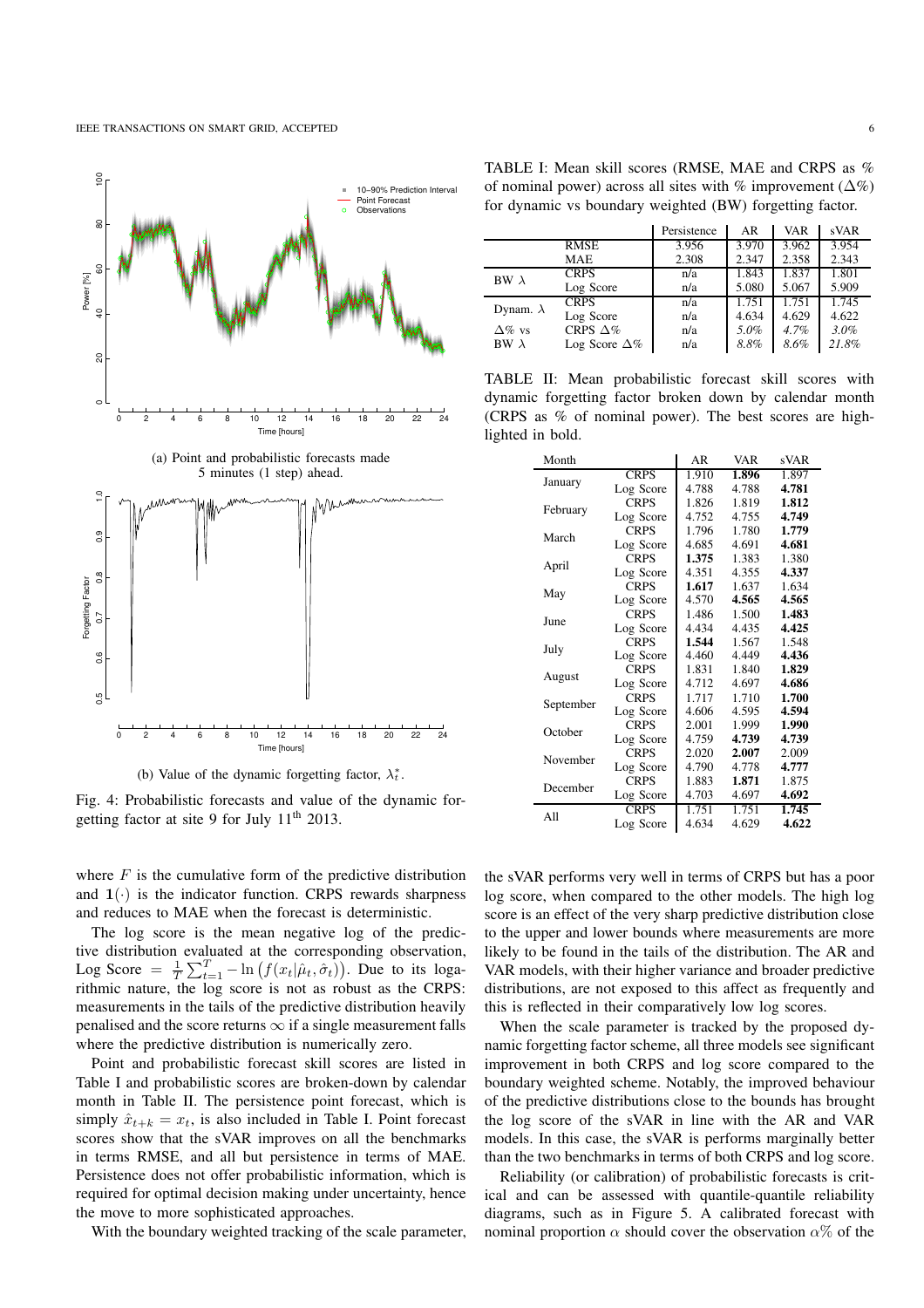

Fig. 5: Reliability diagram for the AR, VAR and sVAR models with boundary weighted (BW) and dynamic (D) forgetting factors.

time. In Figure 5 nominal quantiles from 5% to 95% in steps of 5% are evaluated.

The forecasts produced by the sVAR with the boundary weighted scale factor smoothing is reliable and the best calibrated of the six forecasts, followed by the sVAR with dynamic smoothing. The boundary weighted smoothing scheme results in better calibration than the dynamic smoothing scheme for the sVAR and AR models, but the opposite is true for the conventional VAR. The calibration of forecasts produced by the AR model with dynamic smoothing is particularly poor.

## *D. Discussions*

It has been demonstrated that the proposed approach produces forecasts that are a non-negligible improvement on two competitive benchmarks in terms of several skill scores and reliability, while also offering attractive numerical properties through sparse parametrisation. The sVAR makes it possible to model data of high spatial dimension that would be impractical, or impossible, with a conventional VAR approach. In addition, the data-driven detection of dependence structures means that the benefits of a spatial treatment can be realised without knowledge of precise locations, or in situations where many generators are located in a small area, as is commonplace in the smart grid paradigm. This technique is equally applicable to other forecasting problems where VARs have been used, such as wind speed [15] and solar power forecasting [27], including short-term forecasting at other temporal resolutions, e.g. hourly.

However, the sVAR comes with some limitations: Regression parameters are commonly updated by a process of recursive estimation [23], or replaced with coefficient functions of some covariate such as wind direction [14], [28]. While in principle these techniques could be applied to an sVAR model, they would not be able to capture possible changes in the sparsity structure.

Computational cost is of interest: while the MLE of a single constrained VAR model takes around 2 minutes, compared to 4 for the full VAR, the calculation is repeated making the total time to fit an sVAR an order of magnitude larger than the conventional VAR. However, the stopping criterion described in Section III-C may be refined, and other speed-ups are possible such as parallelising the fitting procedure. There exist alternative methods for fitting sparse regression models, such as quasi-MLE, [29], and penalised linear regression (e.g. *lasso* [30]) which can be implemented by very efficient algorithms which are available in common software packages. However, reformulating the problem as one of linear regression comes at a cost as both the temporal ordering of samples and any error cross-covariance between spatial locations is negated.

Furthermore, retaining full covariance information may offer opportunities for future development. While the deterministic part of the forecast methodology described in this paper utilises spatial information, the scale parameter, and by extension the predictive distribution, for each location are calculated independently. A more general probabilistic forecast could consider the full joint predictive distribution taking into account the full covariance structure of observations.

The framework facilitated by the logit-normal transformation allows us to work in the familiar Gaussian domain, however, a generalisation of this transformation has been proposed in [13] for wind power forecasting. By including a shape parameter to control the skewness of the transformation, the properties of the transformed data may be improved. The optimal shape parameter to fit the marginal distribution of the data can be calculated by standard techniques, however, the same is not true of the conditional distributions, which are of concern here. In [13] the optimal shape parameter for the conditional distributions of a univariate time series is determined by an iterative process, which would be extremely time consuming in the spatial case, particularly if individual shape parameters were assigned to each location. Furthermore, the effects of using different shaped transformations on the spatio-temporal dependencies of the transformed data are unknown. For these reasons we leave the generalised logitnormal transformation for future investigation.

#### VI. CONCLUSIONS

This paper develops a large-scale spatial technique for producing very-short-term probabilistic forecasts of wind power generation at multiple locations. A parametric framework for distributional forecasts based on the logit-normal transformation and distribution is combined with a spatio-temporal model for the distribution's location parameter, and two competing smoothing schemes for it's scale parameter are presented. The location parameter is first modelled as a vector autoregressive process, and then as a sparse vector autoregressive process (sVAR), dramatically reducing the number of coefficients requiring estimation, and by extension the computational expense of model fitting and the volume training data required.